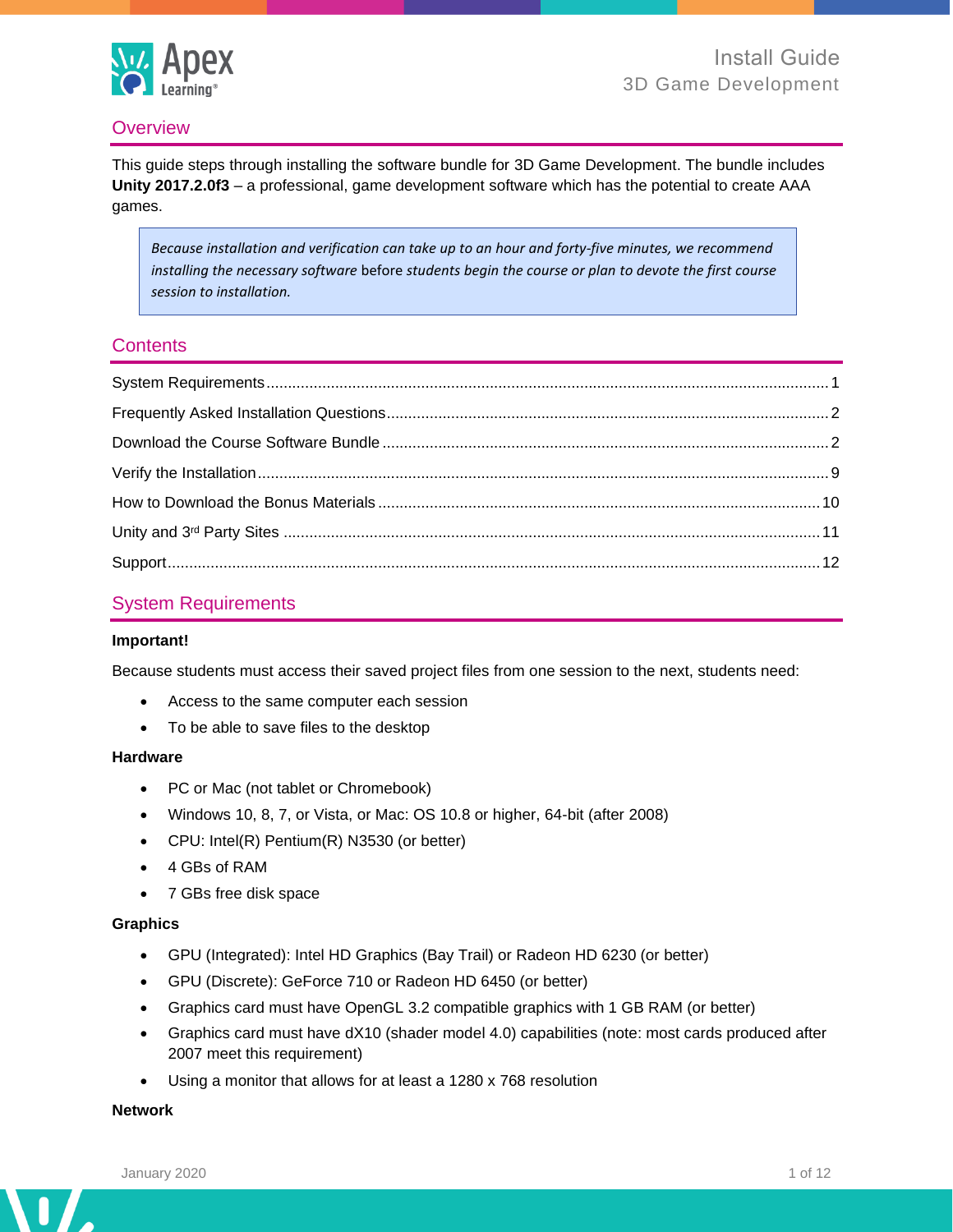• Speeds of at least 1mbps

#### **Other**

- Headphones
- Mouse w/ scroll wheel

## Enhanced Experience (Optional)

The requirements above are minimum requirements. For a smoother performance, substitute the CPU and GPU requirements with the recommendations below:

- GPU (Integrated): Intel HD Graphics 4000 (Ivy Bridge) or AMD Radeon R5 series (Kaveri line) with OpenGL 4.4
- GPU (Discrete): Nvidia GeForce 400 Series or AMD Radeon HD 7000 series with OpenGL 4.4
- CPU: Intel Core i3-3210 3.2 GHz / AMD A8-7600 APU 3.1 GHz or equivalent

### <span id="page-1-0"></span>Frequently Asked Installation Questions

#### How long will it take to complete the installation?

The installation process for the 3D Game Development software can take up to an hour and forty-five minutes, depending on the internet connection.

#### What if the student won't have the same computer every day?

The software bundle needs to be installed on all computers the student may use. Additionally, student projects will need to be moved from the last computer they worked with to the new computer each time.

What if students want to work on their projects from another computer? / How can students ensure they have access to their project files?

Contact Apex Learning support. We will work with you to find a suitable method of moving projects between computers.

## What if we need to save student work on Google Drive, OneDrive, or a network storage location?

Contact Apex Learning support. For this course, saving student project files in an alternative storage location is possible. With that said, we'll want to walk you through all the files that will need to be saved on the network storage, or cloud storage, location in order for the student to be able to work properly.

### <span id="page-1-1"></span>Download the Course Software Bundle

Students can download the software bundle from the first page of the course (Unit 1 Overview).

If an administrator needs to install the software, follow these steps.

- 1. Download Unity and the rest of the course software:
	- o PC installer: <https://downloads.apexlearning.com/UD1/UD1-Course-10.1.2.exe>
	- o MAC installer:<https://downloads.apexlearning.com/UD1/UD1-Course-10.1.2.dmg>
- 2. Install the Game Development software on the computer the student will be using.
	- a. Run installer once the download completes
	- b. Once the installer window appears, click the *Next* button
	- c. In the following window, you should see a blue hyperlink which says "Download Unity Installer". You'll want to click it which should open a new browser window which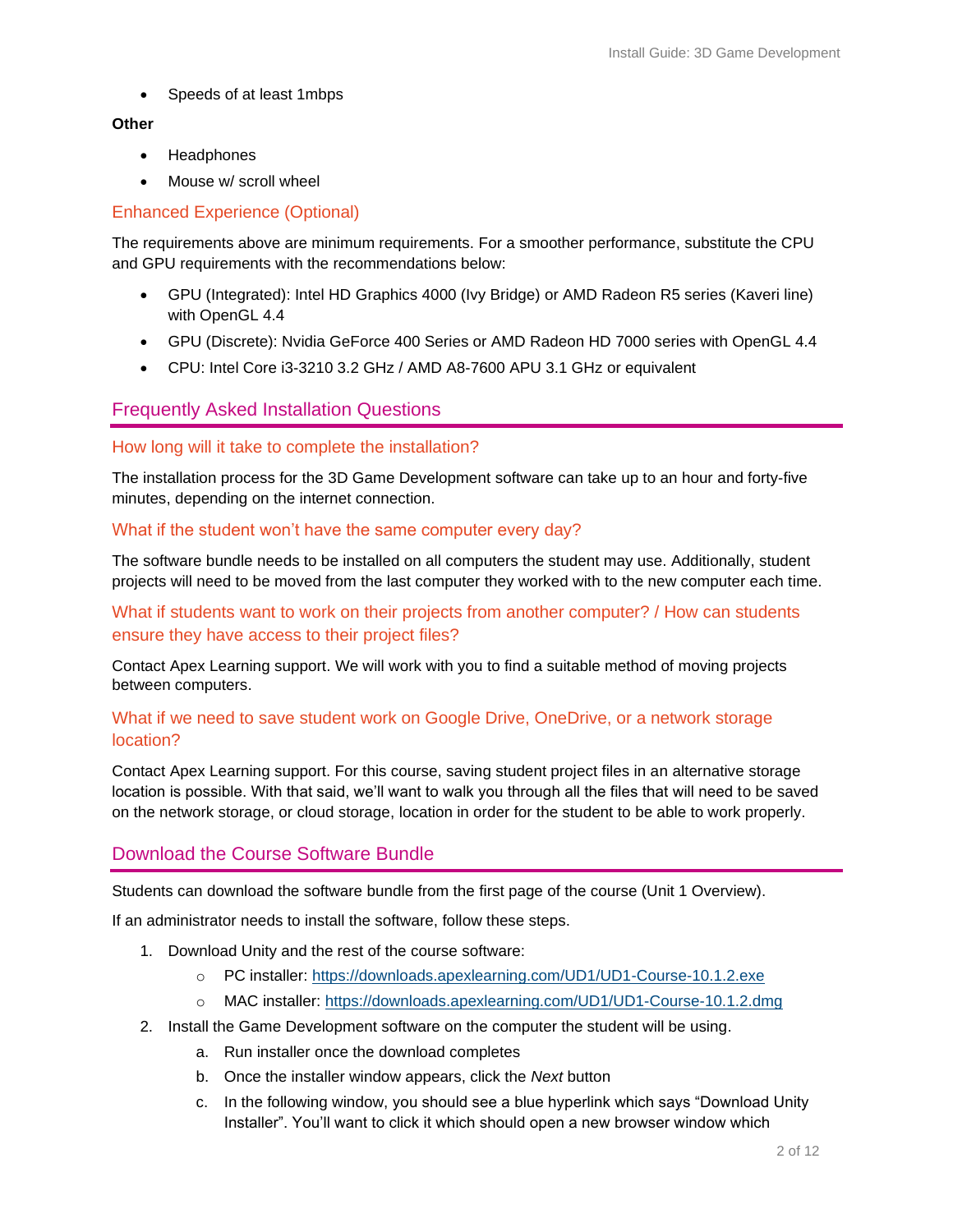downloads the **UnityDownloadAssistant-2017.2.0f3.exe** file. Once the **UnityDownloadAssistant-2017.2.0f3.exe** file is done downloading, you'll want to open it. It's important to note that you should now have two separate installer windows open.

| Setup                                                                                                                                                                                           | ×                          |
|-------------------------------------------------------------------------------------------------------------------------------------------------------------------------------------------------|----------------------------|
| Unity® is not installed                                                                                                                                                                         | <b>Apex Learning</b>       |
| It looks like you don't have Unity® installed.<br>1. Click the "Download Unity® Installer" link below.<br>2. Click the Next button once Unity® has been installed.<br>Download Unity® Installer |                            |
| InstallBuilder                                                                                                                                                                                  | < Back<br>Cancel<br>Next > |

- d. In the **Unity 2017.2.0f3 Download Assistant** install window, you'll want to click the *Next*  button.
- e. Still in the **Unity 2017.2.0f3 Download Assistant** install window, click the check box saying you *Agree to the terms of the License Agreement* and then click the *Next* button.
- f. In the **Choose Components** section, you'll want to make sure only the following assets are checked: *Unity 2017.2.0f3, MonoDevelop / Unity Debugger, WebGL Build Support*. IMPORTANT: If you are on a MAC, feel free to also check the *MAC Build Support* option. In the **Choose Download and Install locations** section, don't worry about making any changes and click the *Next* button.
- g. After waiting for Unity to finish installing, you'll want to click the Close button in the **Unity 2017.2.0f3 Download Assistant** install window. It's important that you **do not** open Unity just yet.
- h. Going back to the *Apex Learning 3D Game Development* installer, you'll want to click the **Next** button now that Unity is installed.
- i. On the next page, you should see that the installer is now ready to begin loading the course files onto your system. Click the **Next** button to begin the installation process.
- j. Close the "Successful Install" Dialog.
- 3. Verify content
	- a. Navigate to the *Apex Learning > 3D Game Development 1* folder on the Desktop
	- b. Validate that you see the following files, folders, and program shortcuts: *Project 1*, *Resources*, *Troubleshooting*, *New Project.zip*, and *Unity*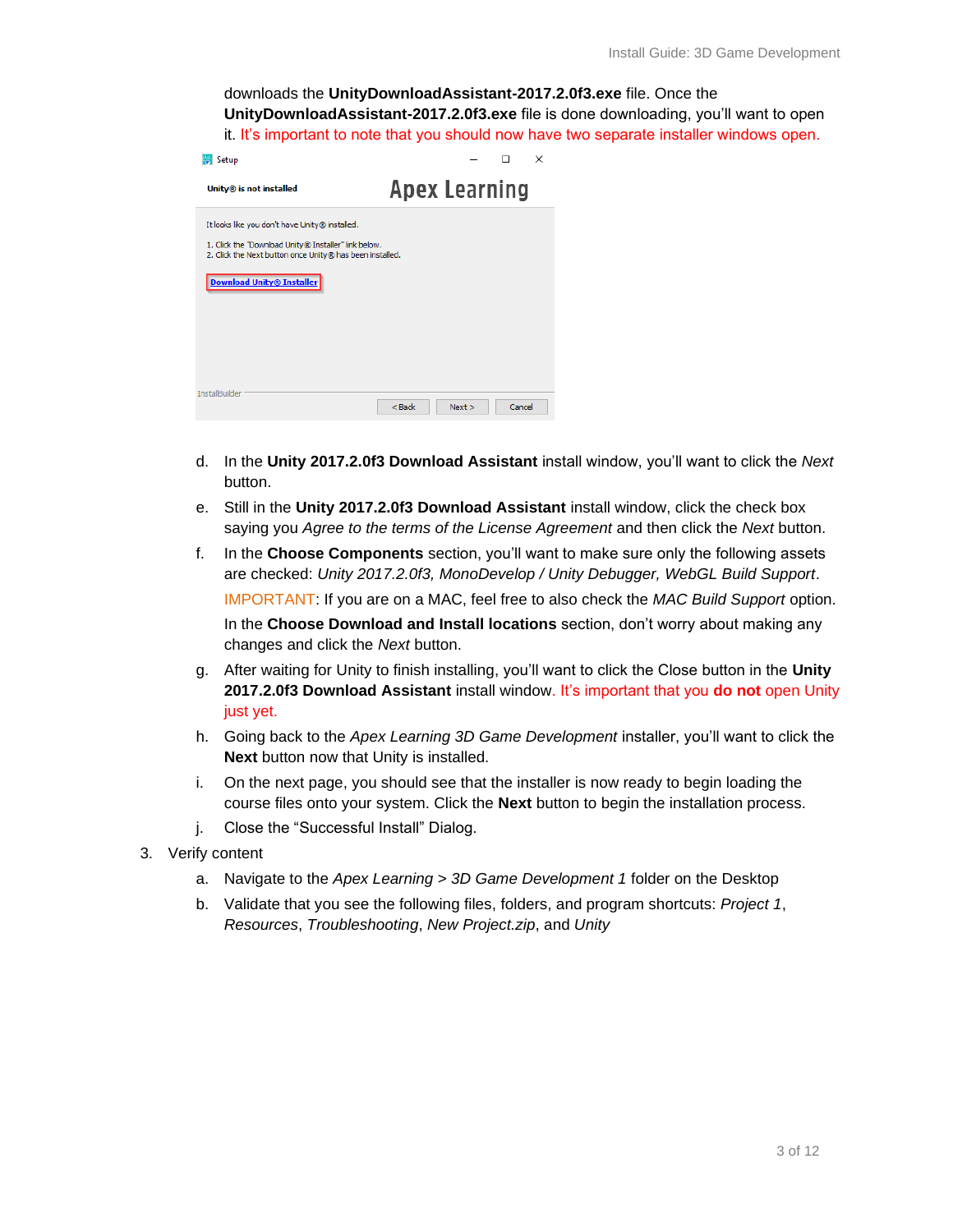| $\overline{\phantom{a}}$                                  | 3D Game Development 1                                                                                                                              |                                                          |                                                                     |                                                               | $\times$                                |  |
|-----------------------------------------------------------|----------------------------------------------------------------------------------------------------------------------------------------------------|----------------------------------------------------------|---------------------------------------------------------------------|---------------------------------------------------------------|-----------------------------------------|--|
| File<br>Home<br>Share                                     | View                                                                                                                                               |                                                          |                                                                     |                                                               | $\hat{\phantom{a}}$                     |  |
| F<br>Pin to Quick<br>Copy<br>Paste<br>access<br>Clipboard | $\chi$ Cut<br>$\Box$<br>W <sub>"</sub> Copy path<br>Delete Rename<br>Copy<br>Move<br>F Paste shortcut<br>to<br>$to -$<br>$\pmb{\cdot}$<br>Organize | └□ New item ▼<br>F Easy access *<br>New<br>folder<br>New | Dopen *<br>$\triangleright$ Edit<br>Properties<br>A History<br>Open | Select all<br><b>Select none</b><br><b>Relation</b><br>Select |                                         |  |
|                                                           | > This PC > Desktop > Apex Learning > 3D Game Development 1                                                                                        |                                                          |                                                                     |                                                               | $\sim$ 0<br>Search 3D Game Developmen P |  |
| <b>Quick access</b>                                       | $\wedge$<br>Name                                                                                                                                   | Date modified<br>Type                                    | Size                                                                |                                                               |                                         |  |
|                                                           | Project 1                                                                                                                                          | 3/27/2019 7:40 PM<br><b>File folder</b>                  |                                                                     |                                                               |                                         |  |
| <b>Apex Learning</b>                                      | Resources                                                                                                                                          | 3/27/2019 4:47 PM<br>File folder                         |                                                                     |                                                               |                                         |  |
| This PC                                                   | Troubleshooting                                                                                                                                    | 3/27/2019 4:46 PM<br>File folder                         |                                                                     |                                                               |                                         |  |
|                                                           | New Project.zip                                                                                                                                    | 3/27/2019 4:47 PM                                        | 114,406 KB<br>Compressed (zipp                                      |                                                               |                                         |  |
| Network                                                   | <b>J</b> Unity                                                                                                                                     | 3/27/2019 4:47 PM<br>Shortcut                            |                                                                     | 1 KB                                                          |                                         |  |
|                                                           |                                                                                                                                                    |                                                          |                                                                     |                                                               |                                         |  |
|                                                           |                                                                                                                                                    |                                                          |                                                                     |                                                               |                                         |  |
|                                                           |                                                                                                                                                    |                                                          |                                                                     |                                                               |                                         |  |
|                                                           |                                                                                                                                                    |                                                          |                                                                     |                                                               |                                         |  |
|                                                           |                                                                                                                                                    |                                                          |                                                                     |                                                               |                                         |  |

- c. Launch Unity by double clicking the *Unity* shortcut
- d. After Unity opens, you should be prompted to sign in to the Unity launcher. Go ahead and click the *Create one* hyperlink under **Sign into your Unity ID**.

| <b>4</b> Unity 2017-2.0f3 |                                                  |    |   | $\mathbb{Z}$          |         |            | X.        |  |
|---------------------------|--------------------------------------------------|----|---|-----------------------|---------|------------|-----------|--|
|                           |                                                  |    |   | ◉                     |         |            |           |  |
| $\mathcal Q$ unity        |                                                  |    |   | Sign in               | License | My Profile | Thank you |  |
|                           |                                                  |    |   |                       |         |            |           |  |
|                           | Sign into your Unity ID                          |    |   |                       |         |            |           |  |
|                           | If you don't have a Unity ID, please create one. |    |   |                       |         |            |           |  |
|                           | Email                                            |    |   |                       |         |            |           |  |
|                           |                                                  |    | G | Sign in with google   |         |            |           |  |
|                           | Password                                         | Or |   |                       |         |            |           |  |
|                           |                                                  |    |   | Sign in with facebook |         |            |           |  |
|                           | Forgot your password?                            |    |   |                       |         |            |           |  |
|                           | Can't find your confirmation email?              |    |   |                       |         |            |           |  |
|                           | Sign in                                          |    |   |                       |         |            |           |  |
|                           |                                                  |    |   |                       |         |            |           |  |
|                           |                                                  |    |   |                       |         |            |           |  |
|                           |                                                  |    |   |                       |         |            |           |  |

e. On the next page, you'll want to enter the desired username of the account in the *Username* field. In the *Email* field, you'll want to enter the email address which will be linked to the account. This email address will be used to log in to the account and will also need to be accessed to get to the confirmation link which will be sent in the next step. Next, in the *Password* field, enter the desired password. In the *Full Name* section, you are welcome to enter the students name, your name, or a placeholder name. Finally, click the checkbox next to *I agree to the Unity Terms of use* statement and click the **Create a Unity ID** button.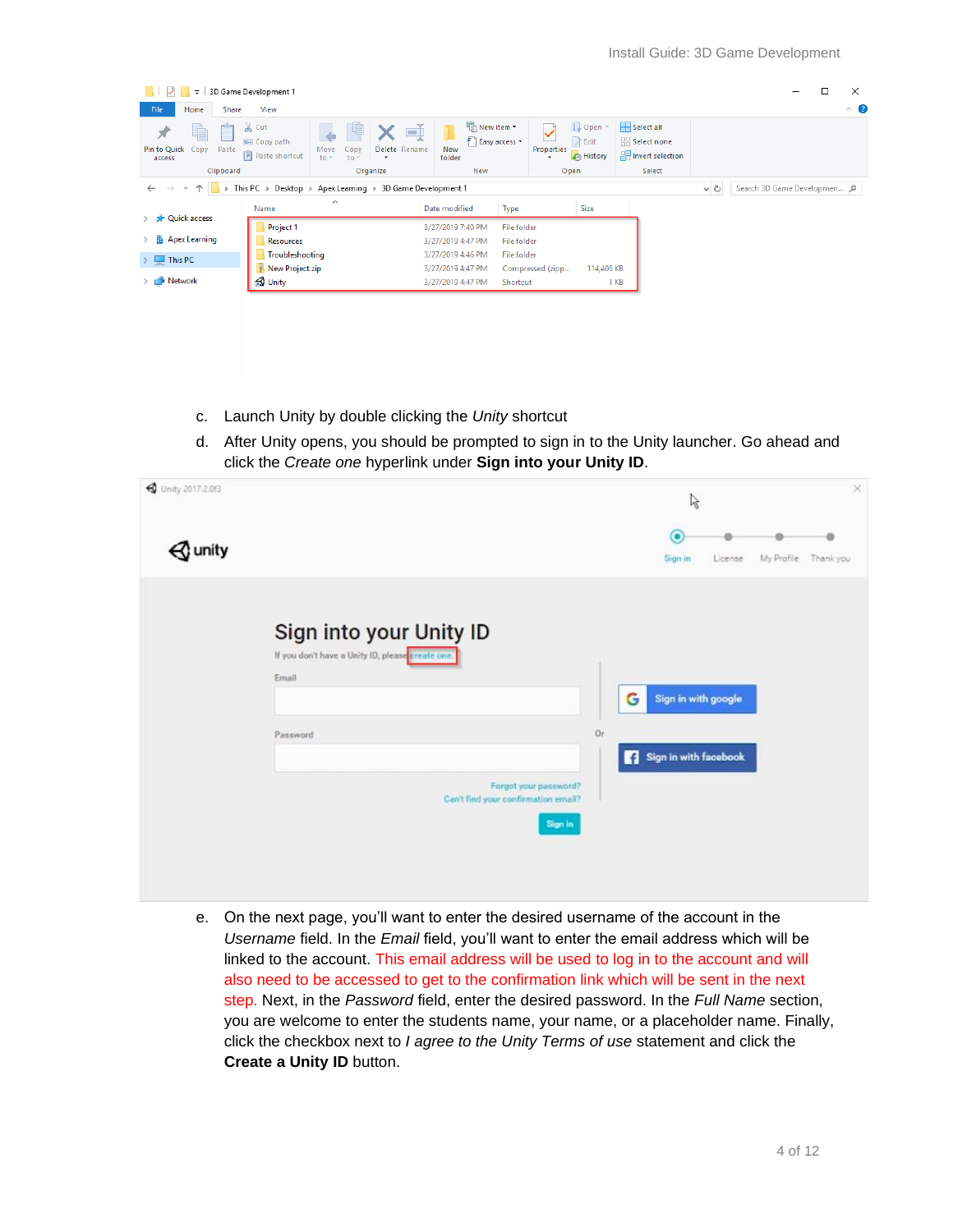| Enter the email address<br>you want linked to the<br>account |                                                                                            | О<br>Sign in<br>License                                                                        | My Profile<br>Tha<br>$\overline{2}$ | Enter the desired<br>password for the<br>account |
|--------------------------------------------------------------|--------------------------------------------------------------------------------------------|------------------------------------------------------------------------------------------------|-------------------------------------|--------------------------------------------------|
|                                                              | <b>Create a Unity ID</b><br>If you already have a Unity ID, please sign jo here.<br>Ernail | Password                                                                                       |                                     |                                                  |
|                                                              | Username<br>I agree to the Unity Terms of Use and Privacy Policy                           | Full Name<br>eady have a Unity ID?<br><b>Create a Unity ID</b>                                 |                                     | 5 <sub>5</sub>                                   |
| 3<br>Enter the desired<br>username for the<br>account        | Get Unity news, discounts and more!<br>G<br>Sign in with google                            | Sign in wit 4<br><b>book</b><br>Enter the full name<br>of the student or a<br>placeholder name |                                     |                                                  |

f. On the next page, you'll be prompted to check your email's inbox for a confirmation email to allow you to move forward. You'll need to check the inbox of the email address that you linked to the account previously and click the confirmation link inside of the confirmation email. Once you've done that, go back to the Unity window and click the blue **Continue** button.

| <b>4</b> Unity 2017.2.013                                                                                                                                               |                            |         |            |           | $\times$ |
|-------------------------------------------------------------------------------------------------------------------------------------------------------------------------|----------------------------|---------|------------|-----------|----------|
|                                                                                                                                                                         | $\bullet$                  |         |            |           |          |
| unity                                                                                                                                                                   | Sign in                    | License | My Profile | Thank you |          |
| Confirm your Email<br>Please check your inbox for a confirmation email. Click the link in the email to confirm your email address.<br>After you confirm click Continue. |                            |         |            |           |          |
|                                                                                                                                                                         | Re-send confirmation email |         |            |           |          |
|                                                                                                                                                                         | Continue                   |         |            |           |          |
| Once you've accessed the<br>confirmation email, click the<br>Continue button to move forward                                                                            |                            | $4\mu$  |            |           |          |
|                                                                                                                                                                         |                            |         |            |           |          |

g. In the *License Management* section, you'll want to select the radio button next to *Unity Personal* and then click the blue **Next** button.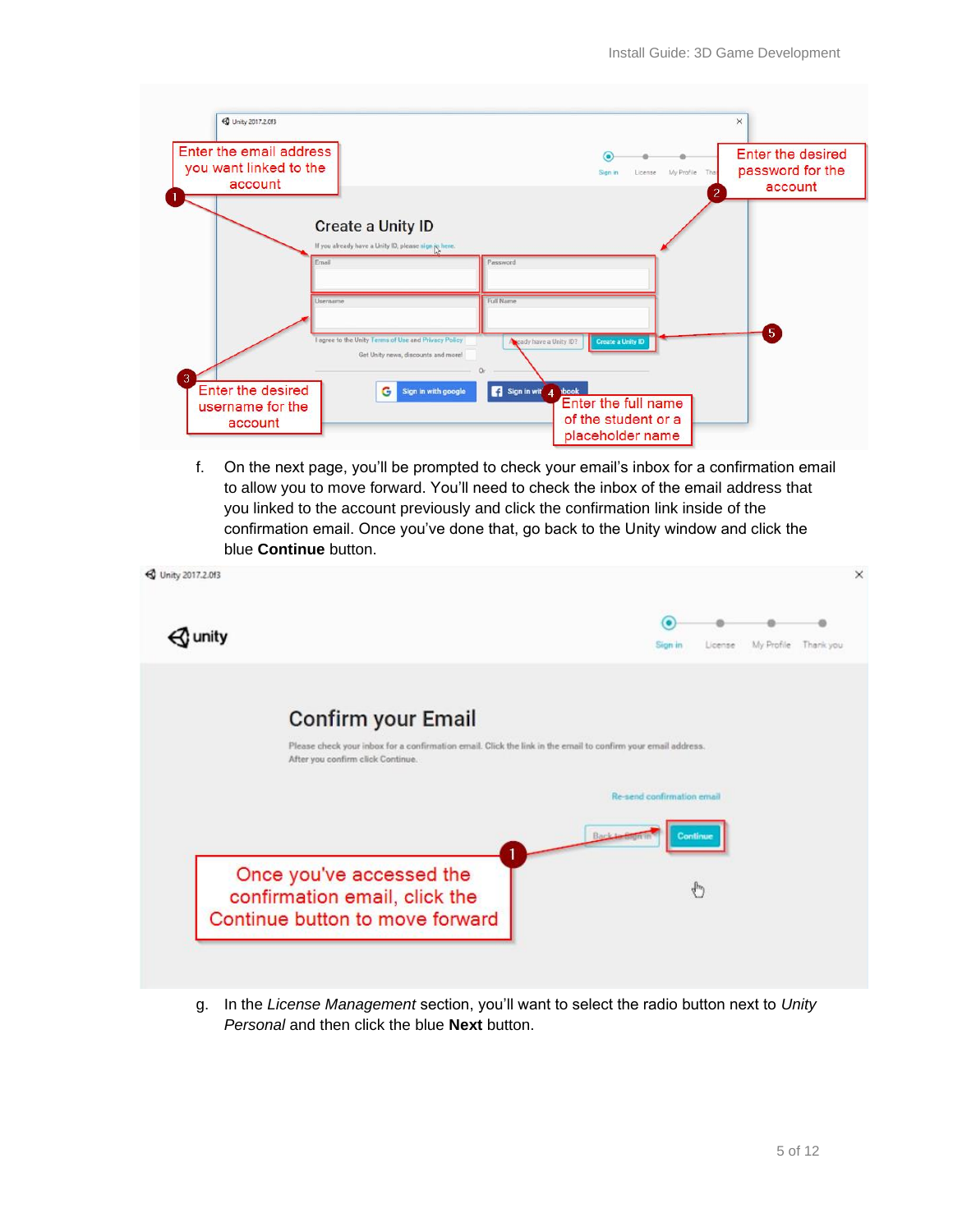

h. On the *License Agreement* page, you'll want to click the radio button next to *I don't use Unity in a professional capacity* and then click the blue **Next** button.



i. You should now be prompted to complete a short questionnaire. The answers provided in the survey don't have to be exact, just try to answer them to the best of your ability. The answers provided in this survey really just add information to the Unity profile of the student and will not hinder functionality if they are not fully correct.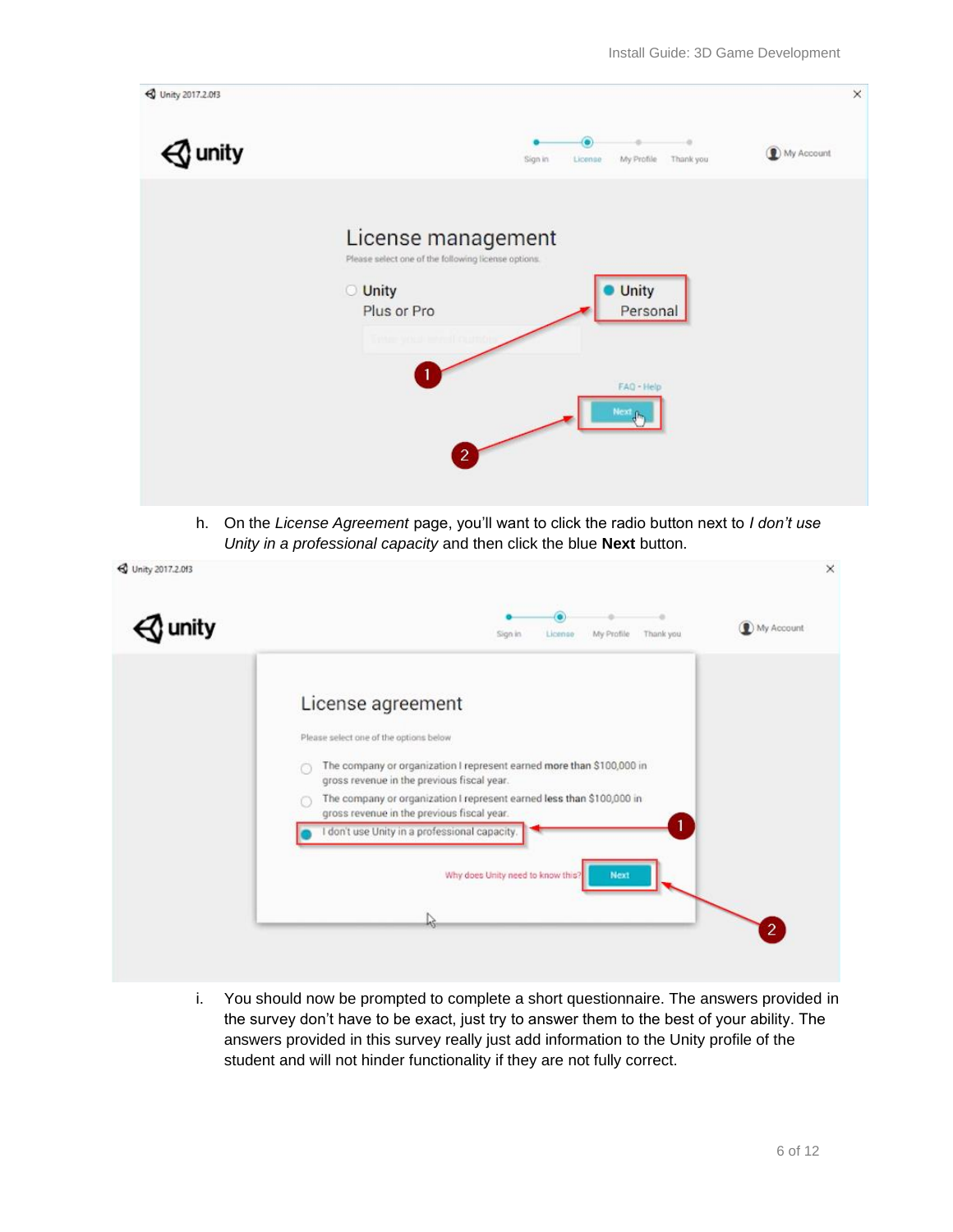

j. Once you've completed the questionnaire and clicked the blue **OK** button at the bottom of the Unity window, you should be brought to a page that displays a **Thank you** message. You'll want to click the blue **Start using Unity** button to continue forward.

| 4 Unity 2017.2.013 |                                                             | $\times$   |
|--------------------|-------------------------------------------------------------|------------|
| ) unity            | $\bullet$<br>My Profile<br>Thank you<br>Sign in<br>License. | My Account |
|                    |                                                             |            |
|                    |                                                             |            |
|                    | Thank you!                                                  |            |
|                    | <b>Start Using Unity</b><br>$\mathbb{S}$                    |            |
|                    |                                                             |            |
|                    |                                                             |            |

k. In the top left-hand corner of the following window, you'll want to click the *Projects* tab.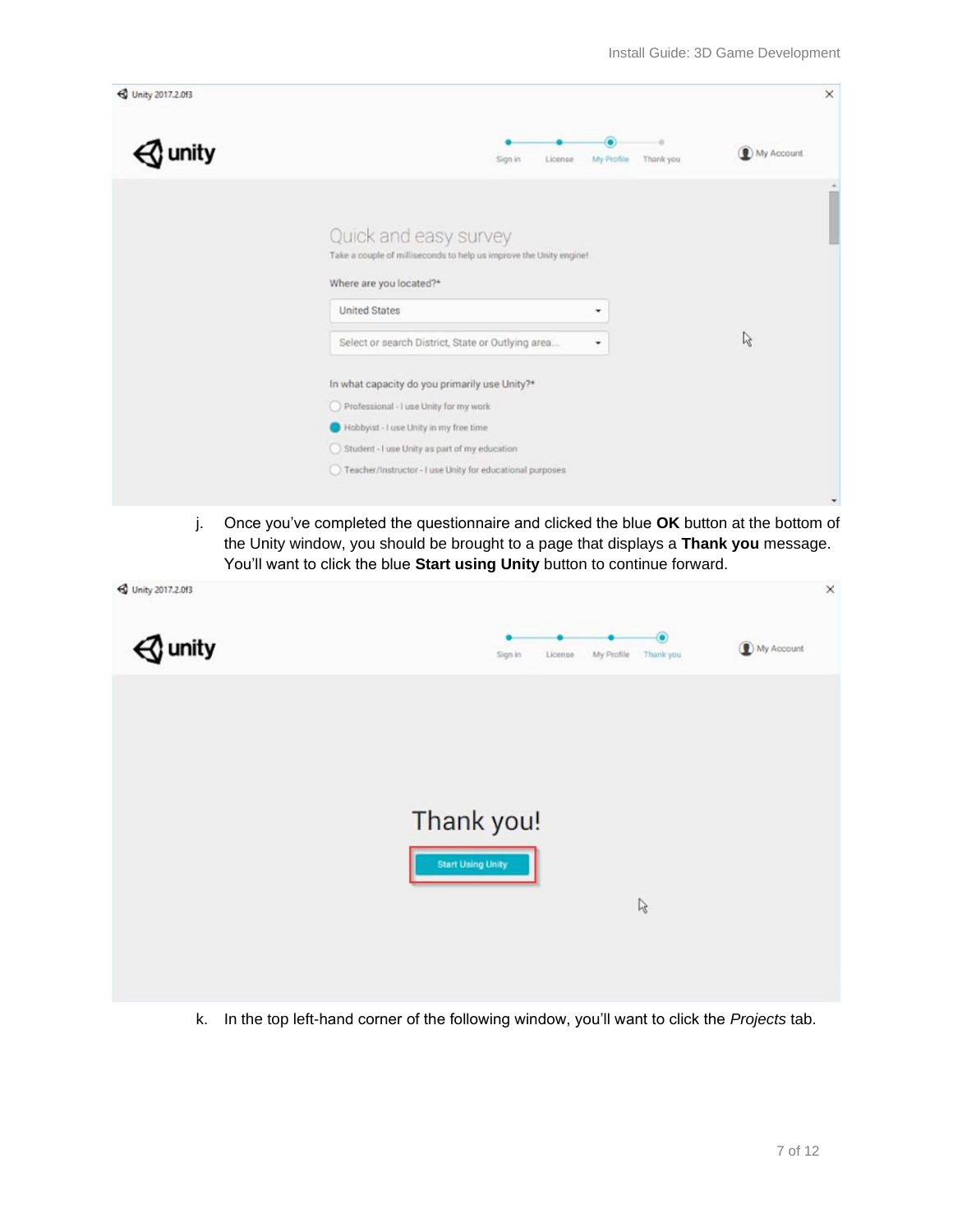

l. We'll now need to open the Project in Unity. In the top right-hand corner of the Unity window, click the *Open* option. In the popup window, you'll want to navigate to the *Apex Learning > 3D Game Development 1* folder on your Desktop. Once there, you'll need to select the *Project 1* folder and then click *Select Folder*. It important to note, it'll take a few minutes for the project to officially open in Unity as it has to import all the needed assets / resources.

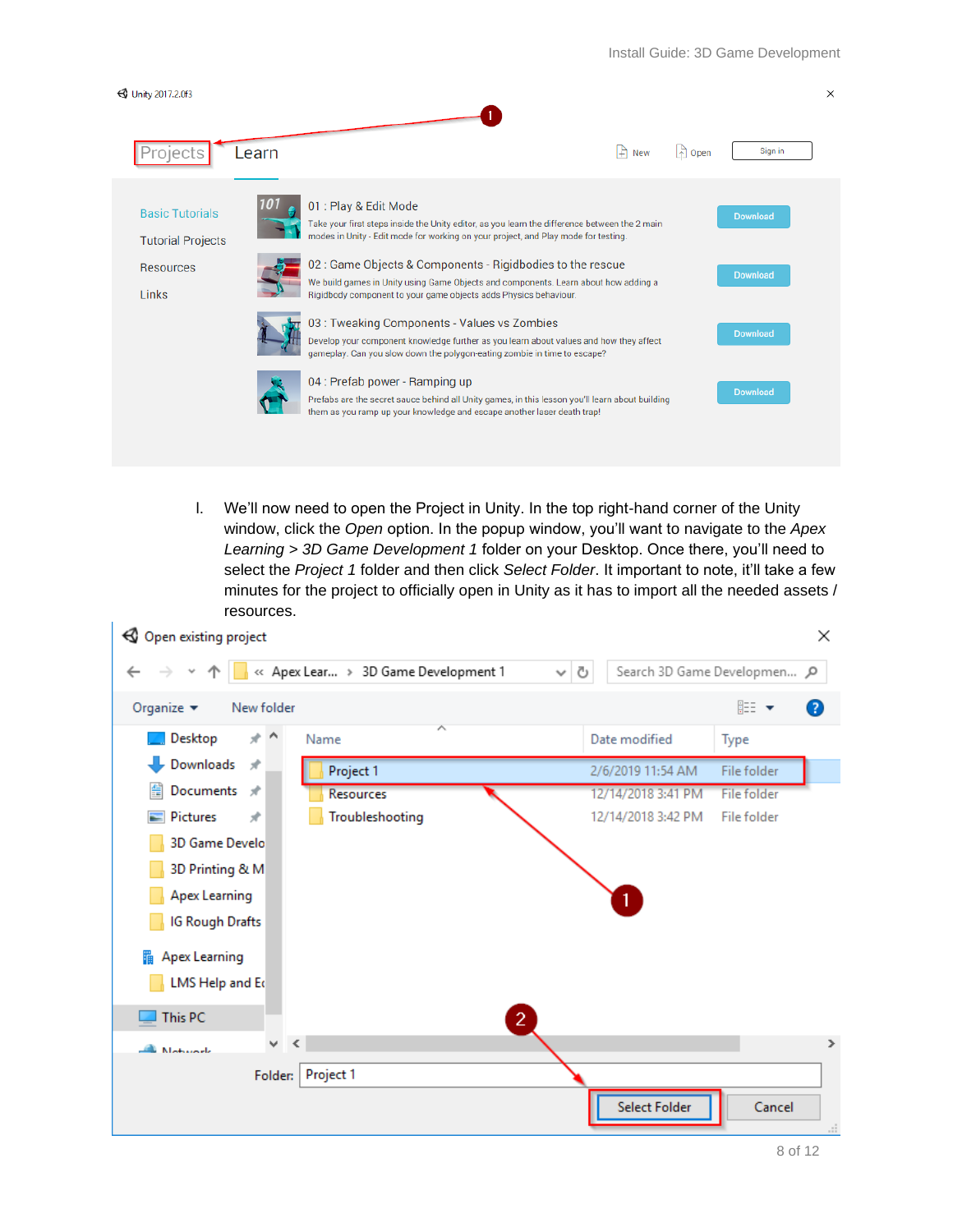## <span id="page-8-0"></span>Verify the Installation

1. Once the project opens and the needed assets are finished importing into Unity, you should see in the middle of your screen, a white 3D stage. If you receive a popup message asking if you'd like to update Unity to the newest version, be sure to decline it. The course files that students use are specifically made to work properly with the API used in Unity 2017.2.0f3.



2. In the Project window towards the bottom half of the Unity window, go ahead and type in "playermanager" (no quotation marks) using the search bar.

| Console<br><b>E</b> Project                                                                                                                                                                                                  |                                                                                                                                                      |                 | $\hat{\mathbf{n}}$ v=.          |  |
|------------------------------------------------------------------------------------------------------------------------------------------------------------------------------------------------------------------------------|------------------------------------------------------------------------------------------------------------------------------------------------------|-----------------|---------------------------------|--|
| Create *                                                                                                                                                                                                                     |                                                                                                                                                      | Q playermanager |                                 |  |
| $\nabla \sum$ Favorites<br>All Materials<br>All Models<br>All Prefabs<br>$\nabla \equiv$ Assets<br>Editor<br>▶ Same Library<br>Gizmos<br>$\triangleright \blacksquare$ My Game<br>$\blacktriangleright \blacksquare$ Plugins | Search: <b>Assets</b><br>'Assets'<br>Asset Store: 12 / 72<br>$\tilde{\mathcal{S}}_j$<br>多<br>ず<br>奢<br>PlayerMan<br>PlayerMan PlayerMan<br>PlayerMan |                 | $\qquad \qquad \longrightarrow$ |  |
| 12:17 02/06/2019 @ 12:17 02/06/2019                                                                                                                                                                                          |                                                                                                                                                      |                 |                                 |  |

3. In the results section, go ahead and click and drag one of the *PlayerManager* options into the 3D View where the white stage is visible.

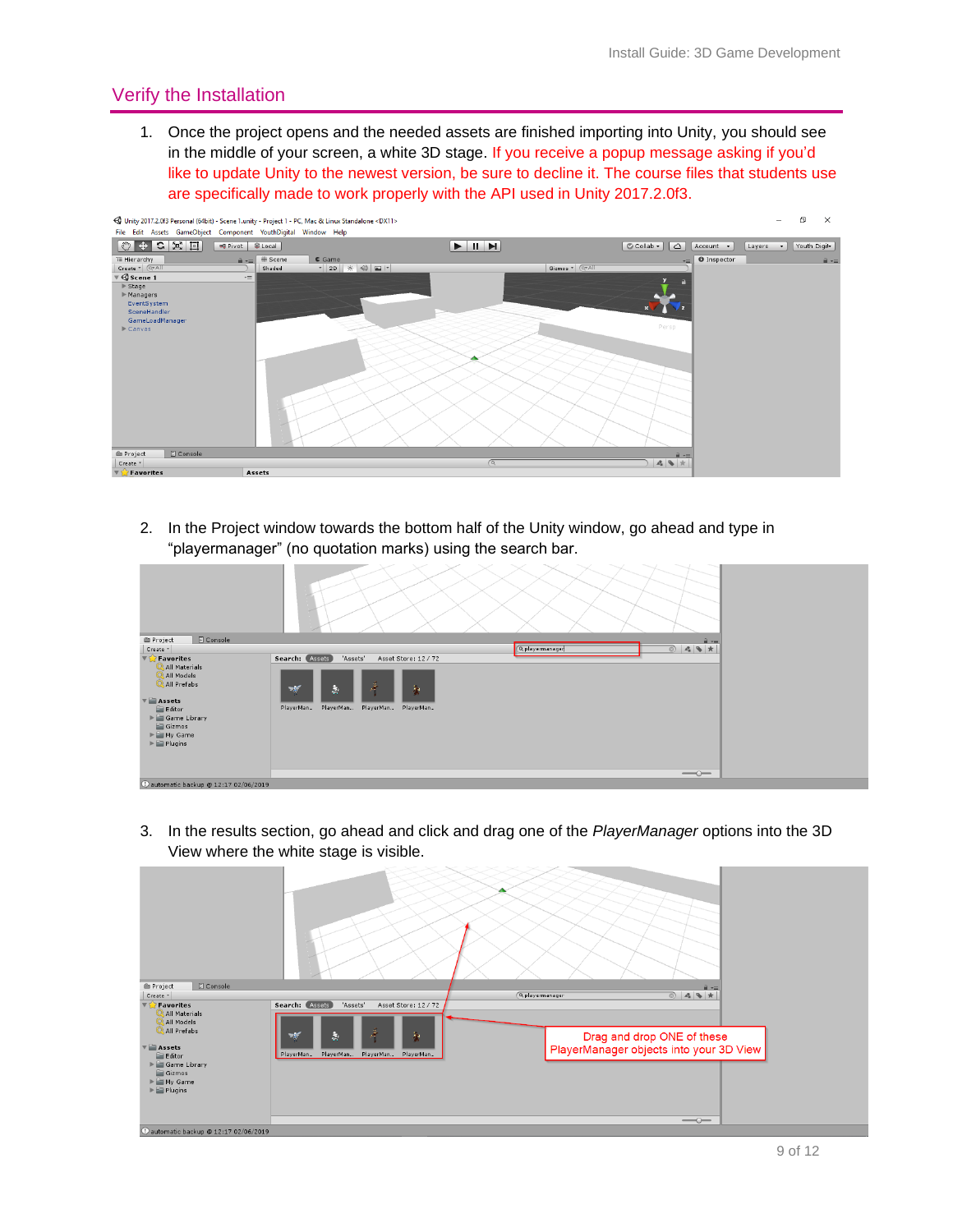4. Once you've added a PlayerManager object into your game, go ahead and click the PLAY button towards the top of the Unity window. You'll want to test the project using the WASD and Space Bar keys to make sure you are able to navigate properly.



5. Once you've verified the WASD and Space Bar controls function properly, go ahead and click the  $'X'$  icon in the top right hand corner of the Unity window. When prompted to save any changes, select the *Don't Save* option.

Note: If you are on a MAC, you may need to go to *File > Exit* in order to close the Unity window properly.

*Installation Complete! If all of the above steps worked, you have properly installed the software and content required for 3D Game Development.*

## <span id="page-9-0"></span>How to Download the Bonus Materials

Explore activities contain bonus materials that students may download from within the course.

Should you wish to install this material beforehand, follow the below steps. We'll also run through a few processes you can use to verify a few of the packages installed properly.

- 1. If closed, you'll want to open the *Project 1* folder in Unity so that you can access the view where the white 3D stage is visible.
- 2. Download the Unity packages from the links below. These packages contain extra assets which will be available in Unity.

| File              | <b>Unity Package</b>                                                           |
|-------------------|--------------------------------------------------------------------------------|
| Points Store      | https://downloads.apexlearning.com/UD1/UD1-Points-Pack-1-Skyboxes.unitypackage |
| Points Store<br>2 | https://downloads.apexlearning.com/UD1/UD1-Points-Pack-2-Items.unitypackage    |
| Points Store<br>3 | https://downloads.apexlearning.com/UD1/UD1-Points-Pack-3-Weather.unitypackage  |

NOTE: These files work on both MAC and PC.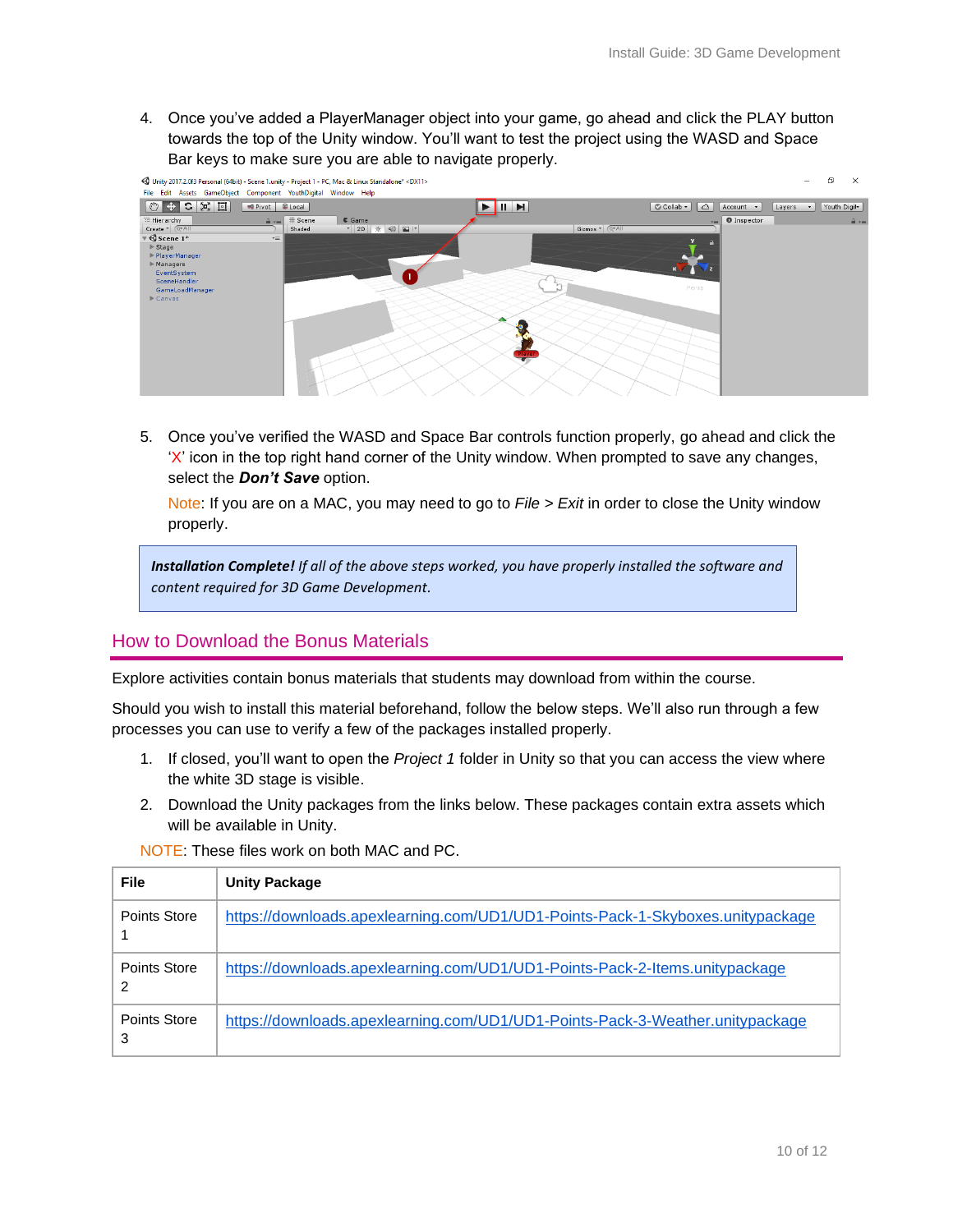- 3. Run them one-by-one to install the bonus material. When you open one of these packages, you should be prompted to import the assets into your open Unity window. You'll want to click the **Import** button.
- 4. After all the bonus content has been imported into the scene, go ahead and go into the *Assets > Game Library > Prefabs > Items > Bonus Items* folder using the **Project** window within Unity. In here, you can see the material that was installed from the *Point Store 2 – Unity Package*.

| Console<br><b>E</b> Project                                                                                                                                                                                                                                                                               | $\hat{=}$ $\overline{=}$                                                                                                                                                                    |
|-----------------------------------------------------------------------------------------------------------------------------------------------------------------------------------------------------------------------------------------------------------------------------------------------------------|---------------------------------------------------------------------------------------------------------------------------------------------------------------------------------------------|
| Create *                                                                                                                                                                                                                                                                                                  | $\begin{array}{c c c c c} A & \Phi & \star \end{array}$<br>$\sqrt{Q}$                                                                                                                       |
| <b>SKYDOX Realistic</b><br>Skybox Sunny                                                                                                                                                                                                                                                                   | Assets > Game Library > Prefabs > Items > Bonus Items                                                                                                                                       |
| Skybox Swamp                                                                                                                                                                                                                                                                                              |                                                                                                                                                                                             |
| Source<br>$\triangleright$ $\blacksquare$ Models<br>$\blacktriangleright \blacksquare$ Other<br>$\nabla$ Prefabs<br>$\nabla$ Characters<br>$\blacktriangleright$ $\blacksquare$ Fantasy<br>$\triangleright$ $\blacksquare$ Futuristic<br>Coding<br><b>Desert</b><br>Factory<br>$\blacktriangledown$ Items | $\bullet$<br>$\boldsymbol{\Theta}$<br>$\mathbf{c}$<br>$\bullet$<br>$\bullet$<br>$\bullet$<br>$\mathbf 0$<br>Bonus Item Bonus Item Bonus Item Bonus Item Bonus Platf Bonus Platf Bonus Platf |
| $=$ Bonus Items                                                                                                                                                                                                                                                                                           | $\overline{\mathbf{v}}$<br>$\overline{\phantom{m}}$                                                                                                                                         |

5. Next, let's take a look in the *Assets > Game Library > Images > Sky Boxes* folder in the **Project**  window. In this folder, you should see 4 bonus skybox game objects. This helps to verify that everything installed correctly from the *Points Store 1 – Unity Package* you previously ran.

| E Console<br><b>E</b> Project            |        |                                                                                                    |                                                                 |            |  | <b>a</b> ∗≡                                                       |
|------------------------------------------|--------|----------------------------------------------------------------------------------------------------|-----------------------------------------------------------------|------------|--|-------------------------------------------------------------------|
| Create *                                 |        |                                                                                                    |                                                                 | $\sqrt{Q}$ |  | $\mathcal{L}_\mathbf{B}$<br>$\mathbf{Q}_\mathbf{B}$ $\mathcal{H}$ |
| Game Library                             |        | $\triangle$ Assets $\triangleright$ Game Library $\triangleright$ Images $\triangleright$ Skyboxes |                                                                 |            |  |                                                                   |
| Animations                               |        |                                                                                                    |                                                                 |            |  |                                                                   |
| $\blacktriangleright \blacksquare$ Audio |        |                                                                                                    |                                                                 |            |  |                                                                   |
| Codebase                                 |        |                                                                                                    |                                                                 |            |  |                                                                   |
| Editor                                   |        |                                                                                                    |                                                                 |            |  |                                                                   |
| <b>Fonts</b>                             |        |                                                                                                    |                                                                 |            |  |                                                                   |
| $\nabla$ Images                          | Images | Bonus Sky<br>Bonus Sky                                                                             | Bonus Sky Bonus Sky Skybox Clo Skybox Dark Skybox Rea Skybox Su |            |  |                                                                   |
| Hazard Materials                         |        |                                                                                                    |                                                                 |            |  |                                                                   |
| <b>E</b> HUD                             |        |                                                                                                    |                                                                 |            |  |                                                                   |
| <b>E</b> Icons                           |        |                                                                                                    |                                                                 |            |  |                                                                   |
| Particles                                |        |                                                                                                    |                                                                 |            |  |                                                                   |
| $\sqrt{2}$ Skyboxes                      |        |                                                                                                    |                                                                 |            |  |                                                                   |
| $\blacktriangledown$ Images              |        |                                                                                                    |                                                                 |            |  |                                                                   |
| Bonus Skybox Industr                     |        |                                                                                                    |                                                                 |            |  | $\overline{\phantom{a}}$                                          |
| Concert Charles Marshall                 |        |                                                                                                    |                                                                 |            |  |                                                                   |

# <span id="page-10-0"></span>Unity and 3rd Party Sites

Students using Unity may discover options to navigate away from the tool to related websites via the help menu. To ensure students do not gain access to online forums or other potentially questionable content and remain focused on the work they need to complete, we suggest blocking access to the following URLs: